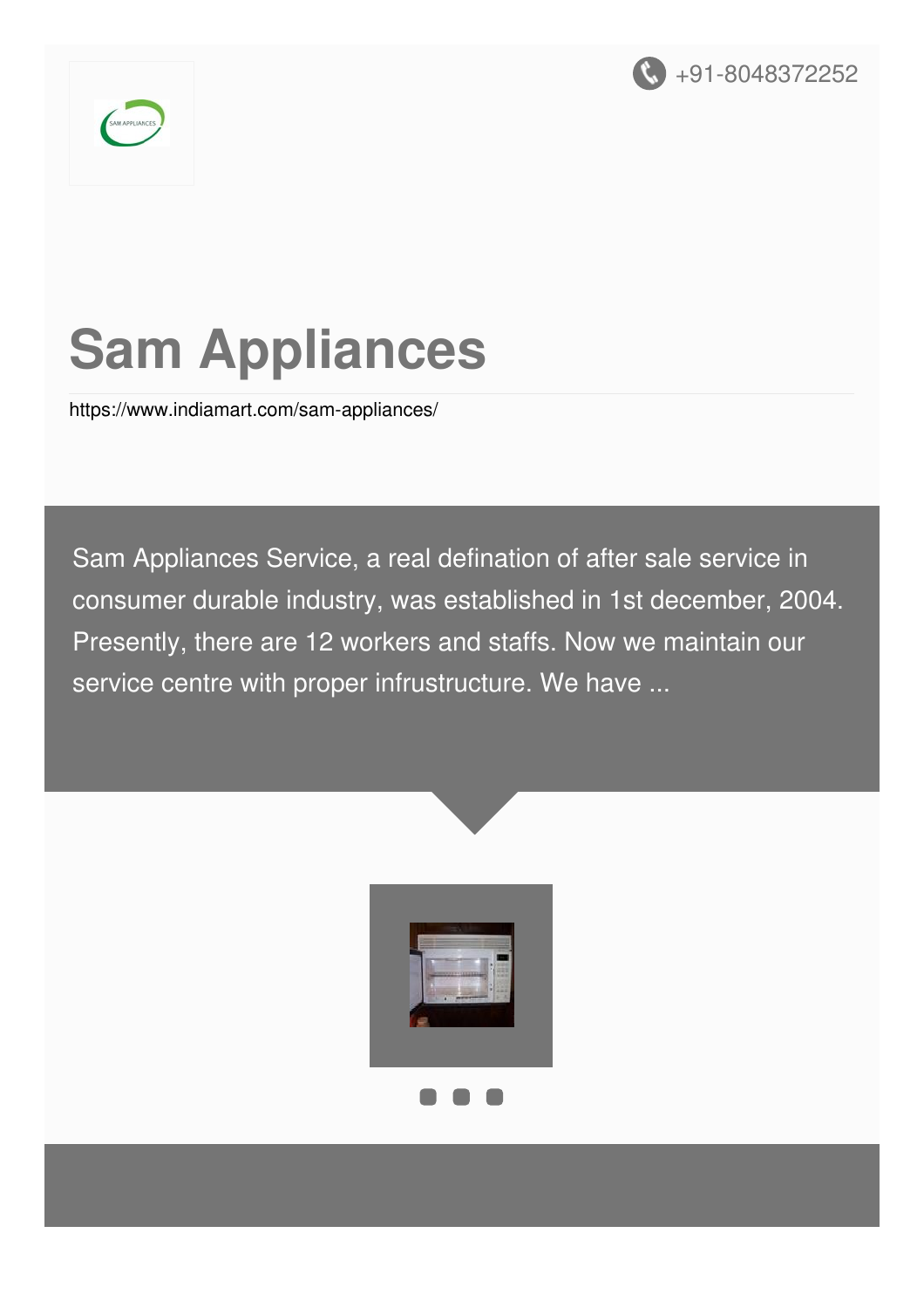### About Us

Sam Appliances Service, a real defination of after sale service in consumer durable industry, was established in 1st december, 2004. Presently, there are 12 workers and staffs. Now we maintain our service centre with proper infrustructure. We have two computers connected under broad band connection and all required tools (CFC, Non-CFC gas charging unit), related with home appliances technical works to provide better service and run the office environment smoothly. We attending 97% customer complaints within 12 hours and completing 72% complaints within 12 hours. Retention of the man power is 100%. We started as authorised service centre of Videocon group since beginning for only Videocon brand appliances products. Now we provided service for new brands like, Electrolux, Kenstar, Kelvinator and Akai also.

> **For more information, please visit** <https://www.indiamart.com/sam-appliances/aboutus.html>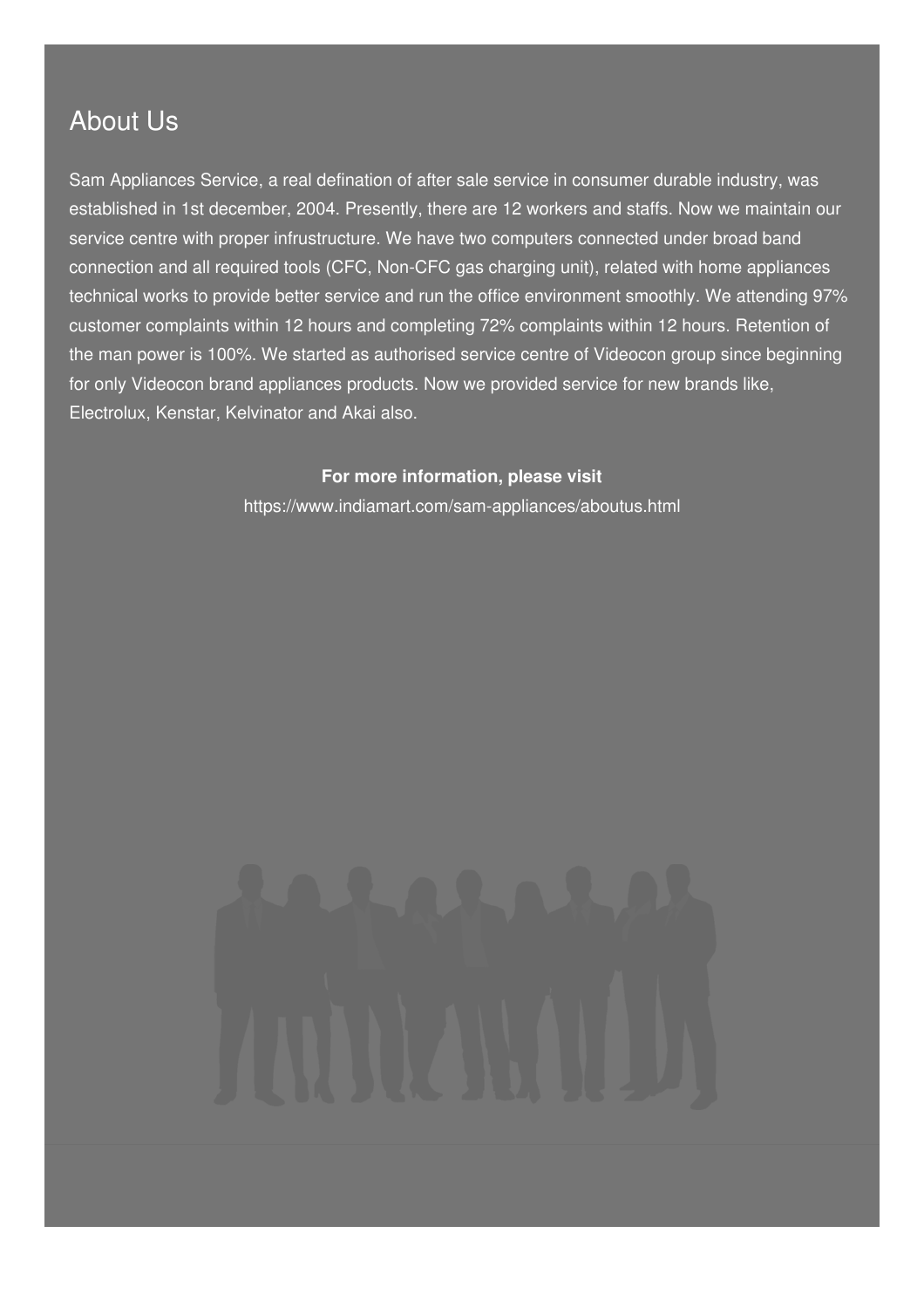#### **OTHER SERVICES**



Microwave Oven Repairing Services



**Washing Machine Repairing** Services



**Washing Machine Repairing** Services



Microwave Oven Repairing Services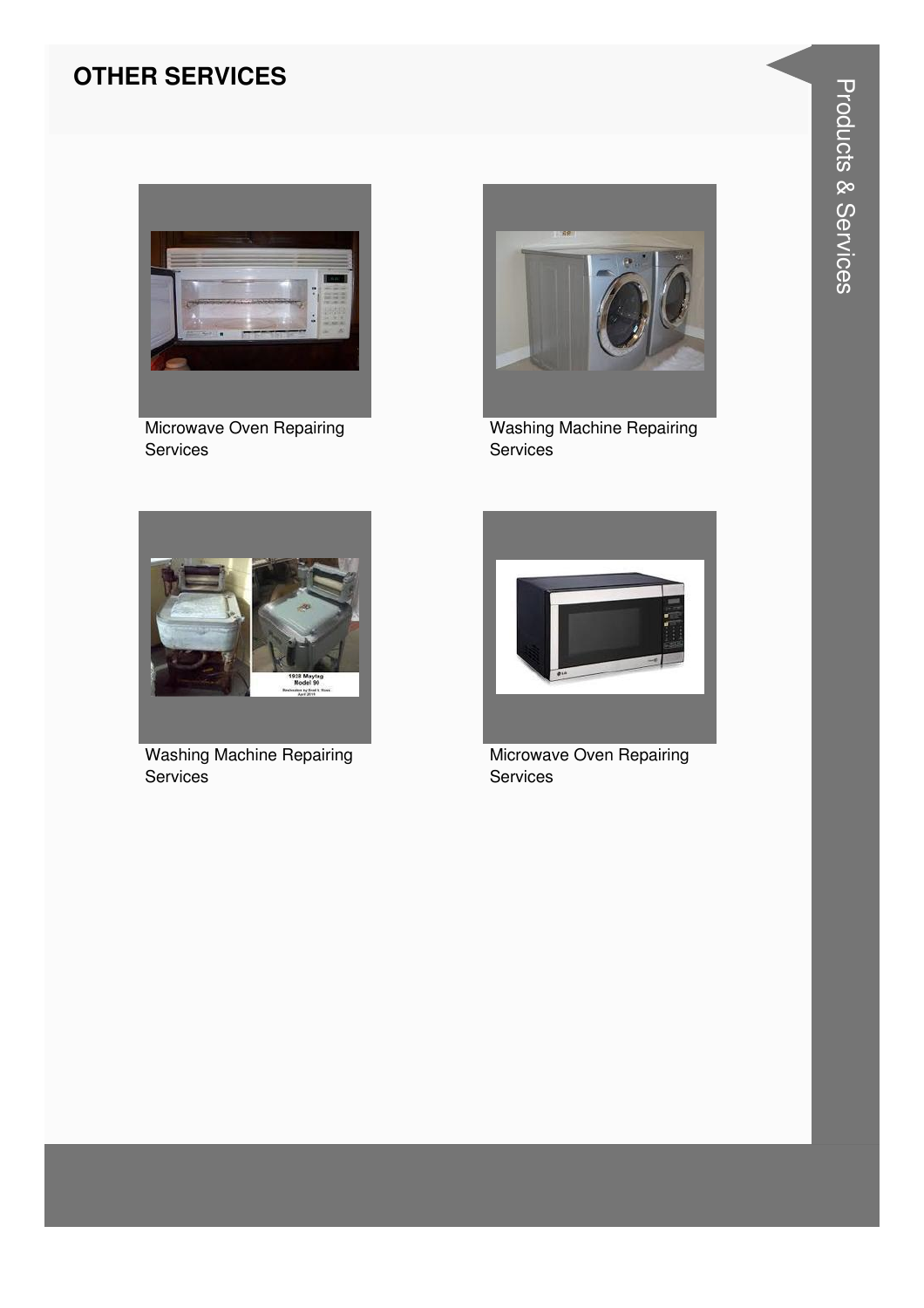#### **OTHER SERVICES:**



Refrigerator Repairing Services



Refrigerator Repairing Services



**AC Repairing Services** 



Air Cooler Repair Services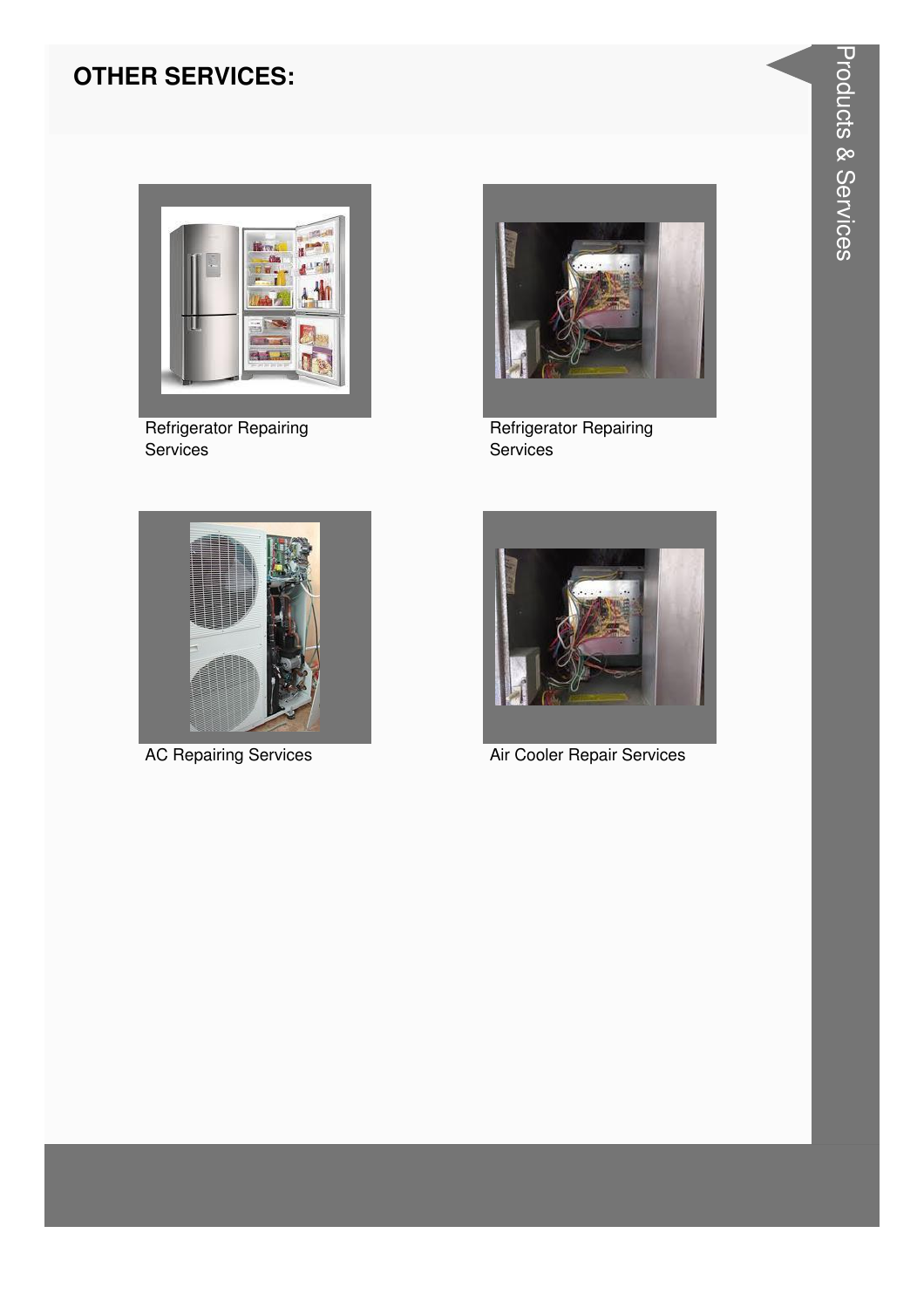#### **OTHER SERVICES:**



**Laptop Repairing Services** 



**Desktop Repairing Services** 



**AC Repairing Services** 



Desktop Repairing Services Images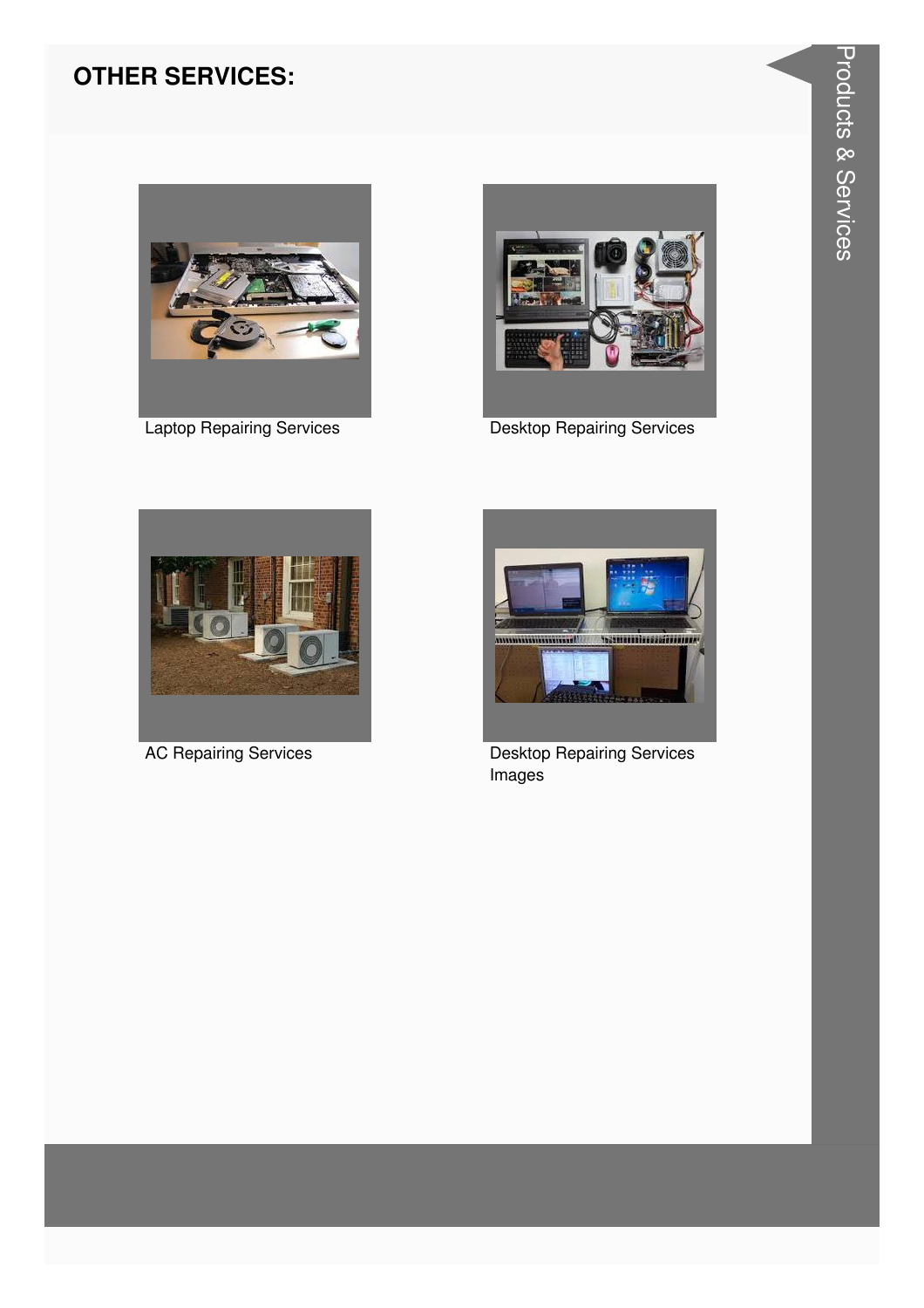## Factsheet

# Year of Establishment : 2004 Nature of Business **in American Service Provider** : Service Provider